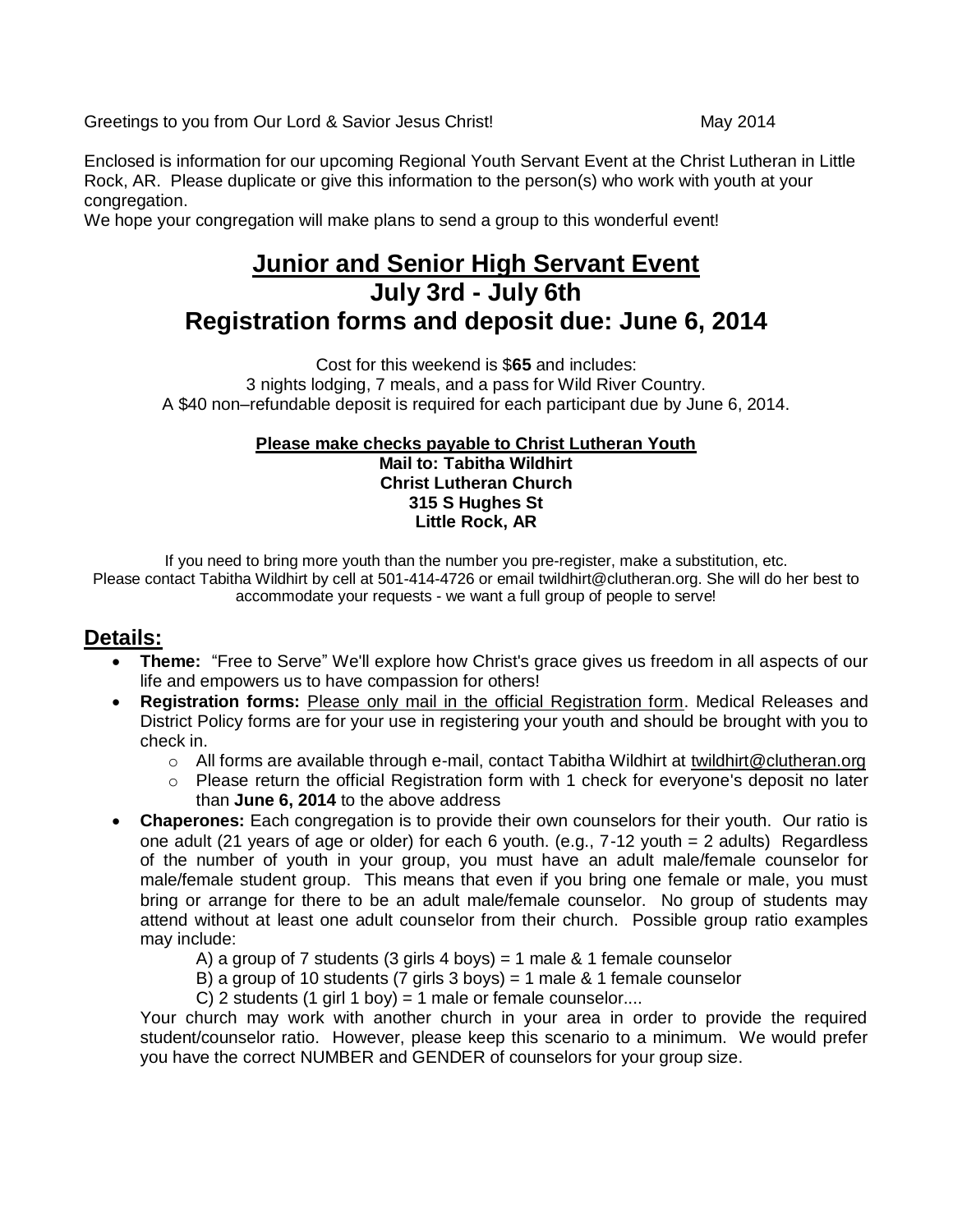- **Adult Leaders** are to encourage their youth to Respect & Participate. As you affirm your youth, be blessed in this endeavor God has given you. JOY!
	- o **J**esus Christ First!
	- o **O**thers-Make plans so that your youth will benefit the most from the retreat!
	- o **Y**ou-Be an example!
- **Participants are to bring:** a Bible, sleeping bag, air mattress (if desired), pillow, towel, toiletries, work clothes, close-toed shoes, swimsuit, a water bottle, flashlight, snacks for free time, a big smile and readiness to make friends and have fun!
	- o **Be prepared for the weather this time of year. Bring sunscreen and a hat!**
- **EACH Church is to bring:** a cooler (for lunches), one case of water per 8 ppl in your group. Please be prepared to share your vehicles as transportation to our various worksites!
- **Servant Event** We will be splitting into groups to serve various organizations around Little Rock, such as Dorcas House, Rice Depot, and Habitat for Humanity. We will also have a group bless the Lutheran Camp in Petit Jean with maintenance of their camp. *Due to the recent Tornado damage done in Mayflower, AR we will also attempt a cleanup/relief project there as well.*
- **Technology** No Electronics during group time please! We want everyone to participate; these tend to be a distraction. We strongly recommend youth leaders collect all cell phones during the weekend ... allowing for calls home to parents to ensure their child's safe arrival or in the event of emergencies. We suggest youth leaders give their cell phone number to all parents of the youth in their groups. This will allow parents to contact one leader when necessary. We are not responsible for any lost or stolen items while at the retreat. Please leave all electronics and items of value at home.
- **Check In** will be Thursday evening **8:00 p.m.-9:00 p.m.** in the Cafeteria building.
	- $\circ$  This will be the time to pay the remainder of your Registration fees and turn in your Medical release forms.
- **Lodging and Meals-** Everyone will be hosted by Christ Lutheran Church for sleeping and meals.
	- $\circ$  Each gender will have separate classrooms to sleep in and there will be showers available. Everything is air conditioned!
	- o Meals include Breakfast, Lunch, and Dinner on Friday and Saturday and Breakfast on Sunday. We encourage individuals to bring their favorite snacks for during free time!
- **Travel -** The program begins at 9 p.m. Thursday and ends on Sunday at approximately 12:00p.m. Please plan your travel and meals accordingly.

### Enclosures: (4)

Student Flyer

District General Policy Form - 2 sided (to be brought with your group on the retreat) Medical Release - 2 sided (to be brought with your group on the retreat) Habitat For Humanity Release Form (for those 16 yrs and older to participate on a build site) Event Registration Form (to be mailed with your \$40 deposit to registrar)